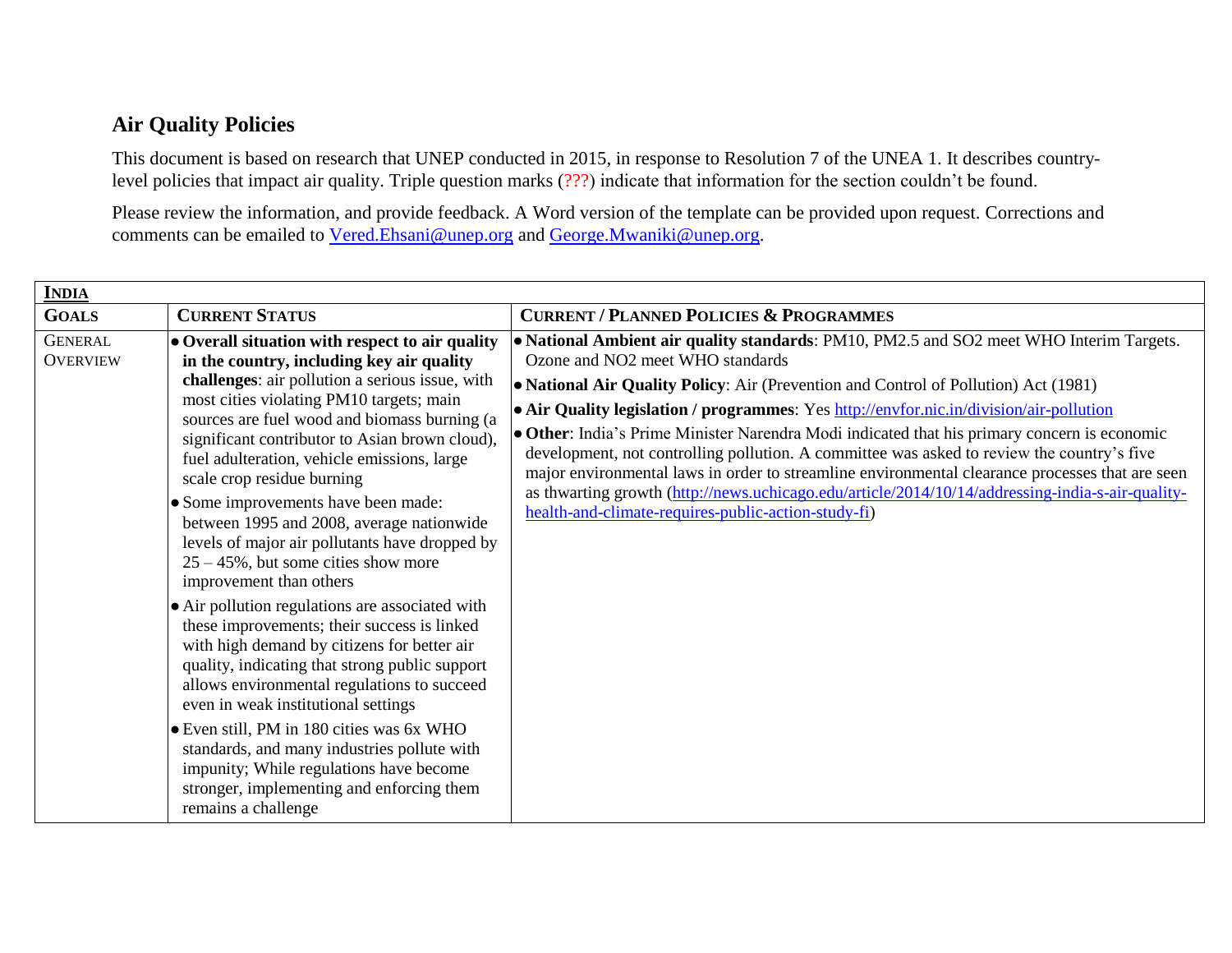|                                                      | • Air quality monitoring system: Yes                                                                                                                                                                                                      |                                                                                                                                                                                                                                                                                                                                                                                                                                        |
|------------------------------------------------------|-------------------------------------------------------------------------------------------------------------------------------------------------------------------------------------------------------------------------------------------|----------------------------------------------------------------------------------------------------------------------------------------------------------------------------------------------------------------------------------------------------------------------------------------------------------------------------------------------------------------------------------------------------------------------------------------|
| <b>REDUCE</b>                                        | • Industries that have the potential to impact                                                                                                                                                                                            | <b>• Emission regulations for industries:</b> Yes                                                                                                                                                                                                                                                                                                                                                                                      |
| <b>EMISSIONS</b><br><b>FROM</b><br><b>INDUSTRIES</b> | air quality: petroleum refining, chemicals,<br>textiles, steel, cement, mining, basic metal                                                                                                                                               | • Small installation's emissions regulated: (Yes/No) ???                                                                                                                                                                                                                                                                                                                                                                               |
|                                                      | industries, non-metallic mineral products<br>• Average annual SOx and NOx emission levels<br>and violations in industrial areas were<br>significantly lower than in residential areas<br>• GDP of country: \$2.3 trillion                 | • Renewable energy investment promoted: Yes. Feed-in tariffs; Tax holiday under domestic<br>income tax law (expired March $2014$ – renewed??); exemptions from customs and excise duties;<br>state-level tax exemptions; Indian Renewable Energy Development Agency to promote and<br>finance renewable energy projects; accelerated depreciation can be claimed; national and state<br>programmes to promote solar projects; and more |
|                                                      | • Industries' share of GDP: 26%                                                                                                                                                                                                           | • Energy efficiency incentives: incentives to purchase energy efficient equipment                                                                                                                                                                                                                                                                                                                                                      |
|                                                      | • Electricity sources: Coal (59%), Hydro<br>(17%), Renewables - wind, bagasse, solar,<br>biomass, waste to power, water mills (12%),<br>Natural gas (9%), Nuclear (2%)                                                                    | • Incentives for clean production and installation of pollution prevention technologies: Yes.<br>There are four regional cleaner production centres to create awareness, provide training etc.<br>Credit-linked capital subsidy scheme for technology upgrades of small scale industries                                                                                                                                               |
|                                                      |                                                                                                                                                                                                                                           | $\bullet$ Actions to ensure compliance with regulations: (monitoring, enforcement, fines etc) ???                                                                                                                                                                                                                                                                                                                                      |
|                                                      |                                                                                                                                                                                                                                           | • Other actions at national, sub-national and / or local level to reduce industry emissions:<br>Finance Act 2015 provides incentives for manufacturing facilities to be set up in rural areas of<br>some states                                                                                                                                                                                                                        |
| <b>REDUCE</b>                                        | • Key transport-related air quality<br>challenges: rapid growth; a number of older<br>vehicles still in use without catalytic<br>converters; some taxis and auto-rickshaws use<br>adulterated fuel (differential taxes encourage<br>this) | • Vehicle emission limit: Euro 3 (Euro 4 in 11 major cities)                                                                                                                                                                                                                                                                                                                                                                           |
| <b>EMISSIONS</b>                                     |                                                                                                                                                                                                                                           | $\bullet$ Fuel Sulphur content: 350 ppm (50 ppm in 11 major cities)                                                                                                                                                                                                                                                                                                                                                                    |
| <b>FROM</b><br>TRANSPORT                             |                                                                                                                                                                                                                                           | <b>• Restriction on used car importation: Banned</b>                                                                                                                                                                                                                                                                                                                                                                                   |
|                                                      |                                                                                                                                                                                                                                           | • Actions to expand, improve and promote public transport and mass transit: A few cities<br>have bus rapid transit systems, metro rail and/or monorail, and others are under construction /<br>planning. Ministry of Road Transport and Highways has introduced a scheme for strengthening<br>public transport systems by providing financial assistance for latest technologies and for<br>preparing a state-level mobility plan      |
|                                                      |                                                                                                                                                                                                                                           | • Actions to promote non-motorized transport: (ex: include sidewalks and bike lanes in new<br>road projects, car-free areas etc) ???                                                                                                                                                                                                                                                                                                   |
|                                                      |                                                                                                                                                                                                                                           | • Other transport-related actions: Incentives for production or purchase of green vehicles, such<br>as the electric vehicle incentive program ("Faster Adoption and Manufacturing of Electric<br>vehicles") which will offer variety of incentives for buyers, including subsidies                                                                                                                                                     |